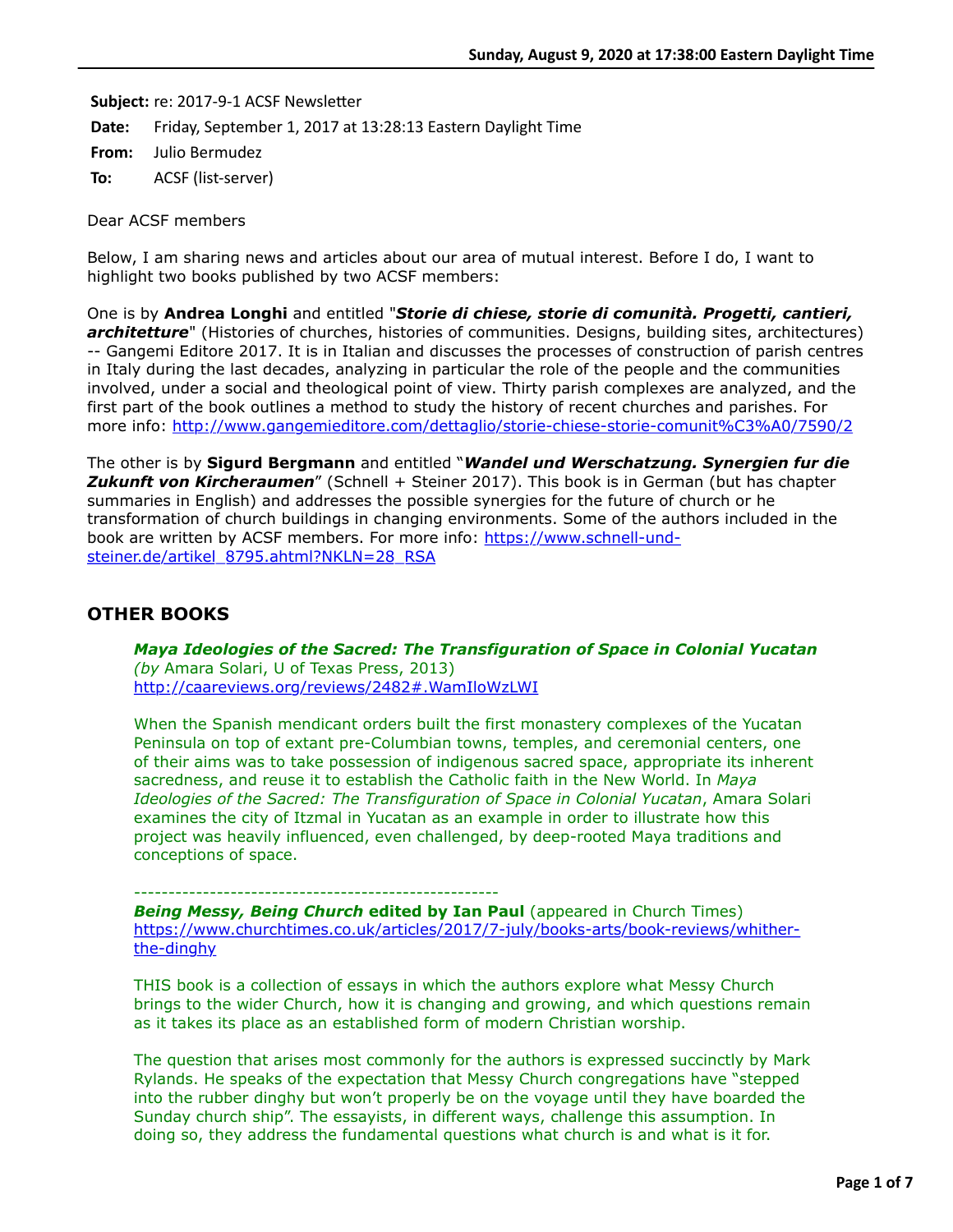# **MOVIES & ARTWORK**

### **COLUMBUS** (Film)

It comes highly recommended by a few ACSF members for being "beautiful, spiritual, entirely about architecture and the soul." Check the reviews:

<http://www.spiritualityandpractice.com/films/reviews/view/28490/columbus>

<http://www.rogerebert.com/reviews/columbus-2017>

<https://www.slantmagazine.com/film/review/columbus>

-----------------------------------------------------

**BORGMAN | LENK reframes berlin church ruins with 'radiator' sculpture** (appeared in DesignBoom) <https://www.designboom.com/art/borgman-lenk-radiator-sculpture-berlin-08-16-2017/>

Danish-german artist duo BORGMAN | LENK has completed 'radiator', a temporary steel sculpture in berlin. the monumental intervention is located in the ruins of a monastery church. A massive ten-meter high pipeline is guided in a closed loop forming a spatial ensemble. the pipe links the sacred fragment of the monastery to this new space, which mimics the scale and spatial order of the neo-gothic church. the building plot seems interrupted by this absurd, non-functional object as the gigantic 11-ton radiator *'lets its inner emptiness circulate around*'. the sculpture juxtaposes opposites as the machine-like device is paired with historical fragments.

-----------------------------------------------------

**Chris Ofili Tapestry Magic At The National Gallery By Edward Lucie-Smith** (appeared in the Artlyst)

[http://www.artlyst.com/reviews/chris-ofili-tapestry-magic-national-gallery-edward-lucie](http://www.artlyst.com/reviews/chris-ofili-tapestry-magic-national-gallery-edward-lucie-smith/)smith/

The tapestry itself is entitled 'The Caged Bird's Song' paying homage to the famous book by the African-American writer Maya Angelou, "I know why the caged bird sings" with the show itself is called Weaving Magic. The idea that this is a sacred, magical event is reinforced by the fact that the tapestry itself is triptych – a format revived in our own time by none other than that confirmed-atheist-hankering-for-God Francis Bacon. In this case, however, the atmosphere is a good deal less fraught. Ofili's composition is a hymn to nature, and the great Modernist it tends to recall is Matisse (who, after all, decorated at least one church himself). It says a lot for Ofili that his tapestry stands up well to the comparison.

----------------------------------------------------- **Somali-American artists mount 'huge' show in Minneapolis' West Bank neighborhood** (appeared in StarTribune) [http://www.startribune.com/somali-american-artists-mount-huge-show-in-minneapolis](http://www.startribune.com/somali-american-artists-mount-huge-show-in-minneapolis-west-bank-neighborhood/432988423/)west-bank-neighborhood/432988423/

Minneapolis-based Soomaal House of Art collective kicks off its second group exhibition this weekend with an ambitious show spanning three venues in Minneapolis' Cedar-Riverside neighborhood. "*Receptacle"* opens Saturday <[https://www.facebook.com/events/113836342552266>](https://www.facebook.com/events/113836342552266) at Chase House Community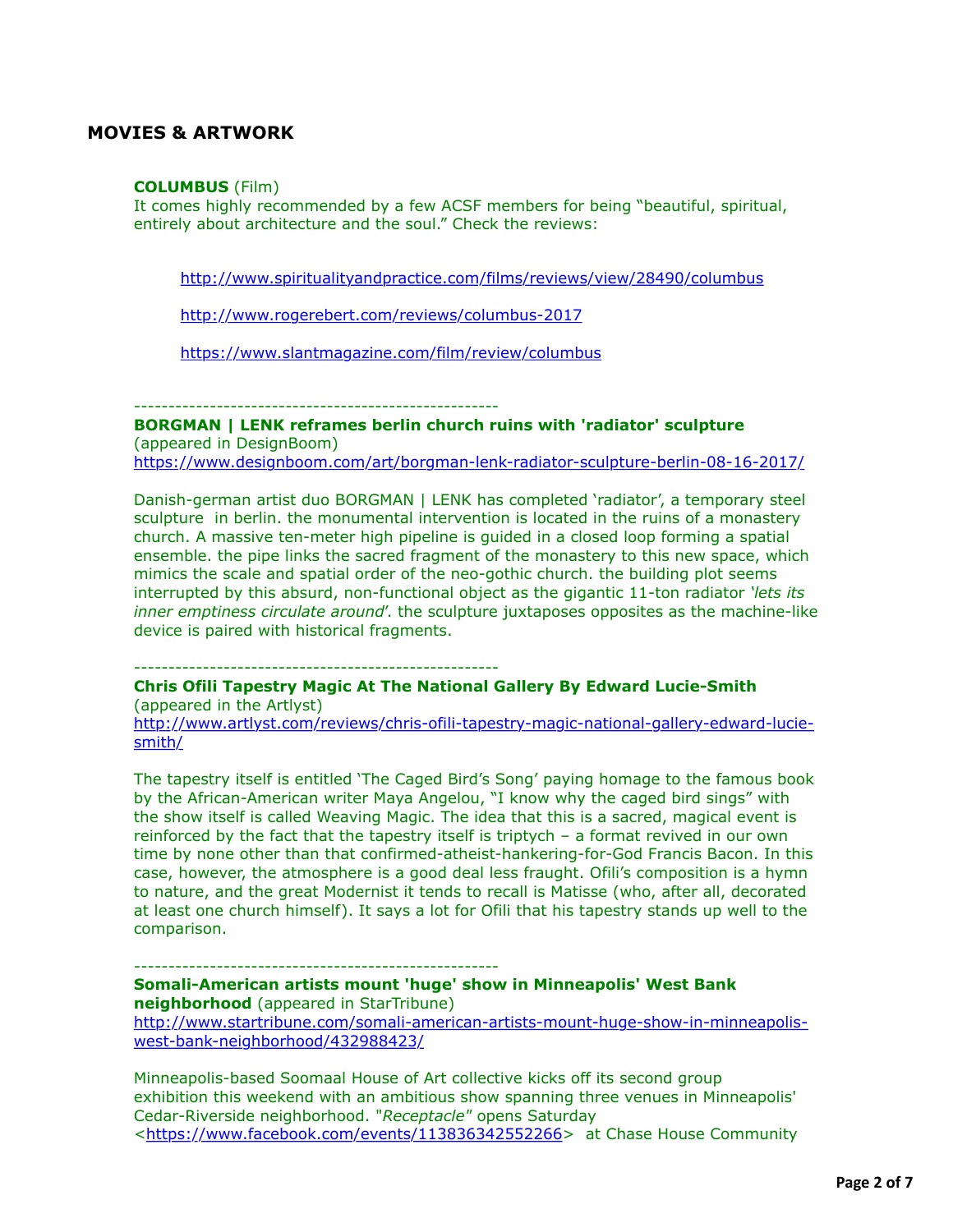Room (1530 S. 6th St., 2nd floor, Mpls.) with a spoken word performance by poet Muna Abdulahi. The exhibition is concurrently on view at Masjid Dar Al-Hijrah/ICSA (504 Cedar Av. S., Mpls.) and Masjid Shaafici Cultural Center (400 Cedar Av. S., Mpls.) through Aug. 5.

# **NEWS & ARTICLES**

## **The neuroscience argument that religion shaped the very structure of our brains** (appeared in QUARTZ)

[https://qz.com/852450/the-neuroscience-argument-that-religion-shaped-the-very](https://qz.com/852450/the-neuroscience-argument-that-religion-shaped-the-very-structure-of-our-brains/)structure-of-our-brains/

Religion and neuroscience are not an obvious pairing. But a 2016 study published in Social Neuroscience demonstrated that spiritual feelings activate the neurological reward systems of devout Mormons. The study used fMRI scans to show that the nucleus accumbens—an area associated with reward—is activated when Mormons who have a strong sense of spirituality carry out religious activities. The same area can also be activated by love, sex, drugs, and music. In this particular paper, the study, with a sample size of just 19, has serious limitations. But it's part of a young and fast-growing new field that examines the relationship between our brains and religion, called neurotheology.

#### -----------------------------------------------------

### **Contested sacred space USA: Conflict and cooperation in the heartland** (appeared in RNS)

[https://religionnews.com/2017/08/11/contested-sacred-space-usa-conflict-and](https://religionnews.com/2017/08/11/contested-sacred-space-usa-conflict-and-cooperation-in-the-heartland/)cooperation-in-the-heartland/

There is an open patch of grass at the intersection of River Boulevard and Walnut Street in this Kansas City suburb. It looks like a vacant lot  $-$  no structures, no landscaping, no fence.

But this 2.5-acre site is sacred to a number of religious groups, all of which trace their origins to Joseph Smith Jr., the Mormon prophet. It is here, Smith declared in 1831, that Jesus will return  $-$  and soon  $-$  to rule his kingdom from a beautiful temple. For now, there is no temple — construction never got past the laying of cornerstones. But the three largest Mormon denominations have presences in and around Temple Lot: The 15 million-member Church of Jesus Christ of Latter-day Saints <[http://www.lds.org>](http://www.lds.org/) runs a visitors center on one corner across the street; the Community of Christ <<http://>www.cofchrist.org/> , with 200,000 members, has its world headquarters and an auditorium on two other corners; and the Church of Christ (Temple Lot) <<http://>www.churchofchrist-tl.org/> , which has just 5,000 members, has a low-slung sanctuary a few steps away.

-----------------------------------------------------

## **"Are We Ready For Another Reformation ? " By Rev. Peter E. Bauer** (appeared in Huffpost)

[http://www.huffingtonpost.com/entry/are-we-ready-for-another-reformation-by-rev](http://www.huffingtonpost.com/entry/are-we-ready-for-another-reformation-by-rev-peter_us_5980d7f0e4b02be325be01c8)peter\_us\_5980d7f0e4b02be325be01c8

Five hundred years ago, this coming October, the Protestant Reformation formally began. On October 31, 1517, Martin Luther nailed his infamous 95 theses on the door of the Wittenberg Castle Church in Germany. Luther was trained as a Catholic monk and, over time, he became disenchanted with what he perceived as a belief system that was mired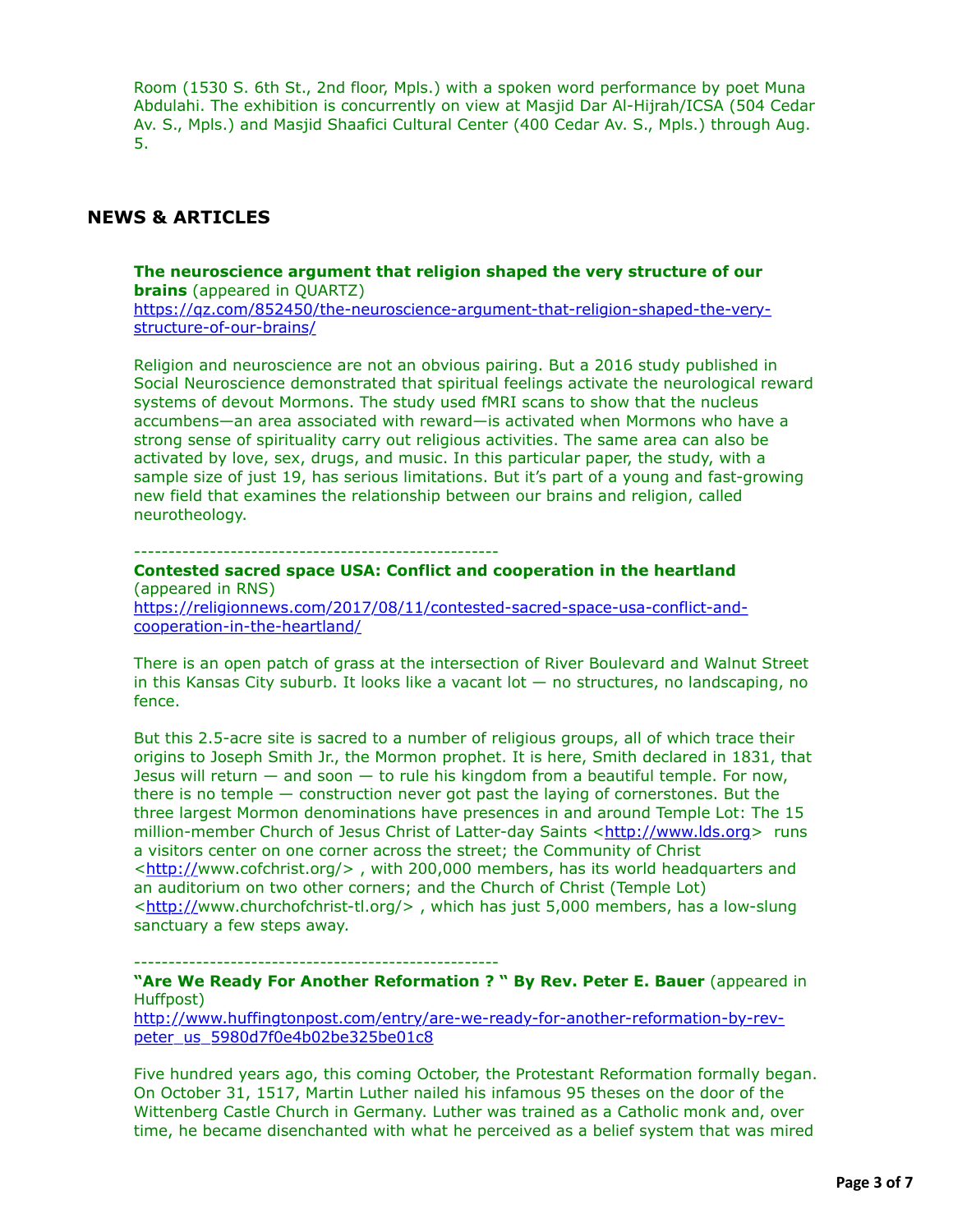in a lot of hierarchy which also exhibited corrupt practices. Her railed against "the sale of indulgences," pieces of paper which were sold guaranteeing the purchaser to be able to "get out of purgatory "and enter paradise. Luther was also committed to the idea of "sola scriptura ", only scripture was the basis of authority that was the basis of belief and salvation for Christians. He did not subscribe to having go through any intermediaries, i.e., priests or a Pontiff to receive sanctification. Luther proclaimed "by grace alone are we saved. "

## -----------------------------------------------------

#### **Parting the Mist** (appeared in Patheos)

<http://www.patheos.com/blogs/waterwitch/2017/07/parting-the-mist.html>

Parting the mist is crossing into liminal space, over the hedge and into the spirit world. You see this in examples like Alice in wonderland where she falls down the rabbit hole, and in Harry Potter's platform 9 and ¾ and many other references in pop culture. In mythology and folklore often times the hero crosses water and enters the underworld; the River Styx is a good example and so is crossing a river to escape an angry spirit, and numerous other examples where humans cross from the mundane human world through a liminal space or object into a different world, a world of spirit or other. [Read more at http://www.patheos.com/blogs/waterwitch/2017/07/parting-the-](http://www.patheos.com/blogs/waterwitch/2017/07/parting-the-mist.html#M2Q5vJ0TEIxCWSU6.99)

mist.html#M2Q5vJ0TEIxCWSU6.99

-----------------------------------------------------

**Why we must open them every day: our 5-point plan to save Britain's churches** (appeared in Church)

[https://www.christiantoday.com/article/why.we.must.open.them.every.day.our.5.point.pl](https://www.christiantoday.com/article/why.we.must.open.them.every.day.our.5.point.plan.to.save.britains.churches/111105.htm) an.to.save.britains.churches/111105.htm

The UK has around 42,000 Christian places of worship. They are a unique combination of architecture, history and faith and a vital and much loved part of our heritage.In England, 45 per cent of all Grade I Listed Buildings are churches and cathedrals. Last year, 57 per cent of British adults said they had visited a church, chapel or meeting house to attend a religious service, a community event or as a tourist or visitor. The facts speak for themselves – it is clear that churches are important places in the lives of many British people, providing a physical space for spirituality, reflection, celebration, exploration.

-----------------------------------------------------

### **At the Temple Mount, it's not about metal detectors, it's about sovereignty** (appeared in The Times of Israel)

[http://www.timesofisrael.com/at-the-temple-mount-its-not-about-metal-detectors-its](http://www.timesofisrael.com/at-the-temple-mount-its-not-about-metal-detectors-its-about-sovereignty/)about-sovereignty/

The Israeli government missed the point of Palestinian anger directed at metal detectors placed at entrances to the Temple Mount and, having misdiagnosed the situation, made a decision that failed to resolve the crisis and has only made it worse. At least, that's what many of the Muslim protesters in the streets of Jerusalem's Old City have been saying since the metal detectors were removed early Tuesday morning.

-----------------------------------------------------

**See the spectacular Sufi temple built with Cheesecake Factory money** (appeared in Curbed)

<https://sf.curbed.com/2017/7/13/15965852/sufism-reoriented-saranap-temple-east-bay>

Music and culture publication *Fader* took a look this week at the startling but tranquil Sufi temple in Saranap financed largely by Cheesecake Factory founder David Overton. Several obvious questions present themselves—chiefly, where is Saranap and why does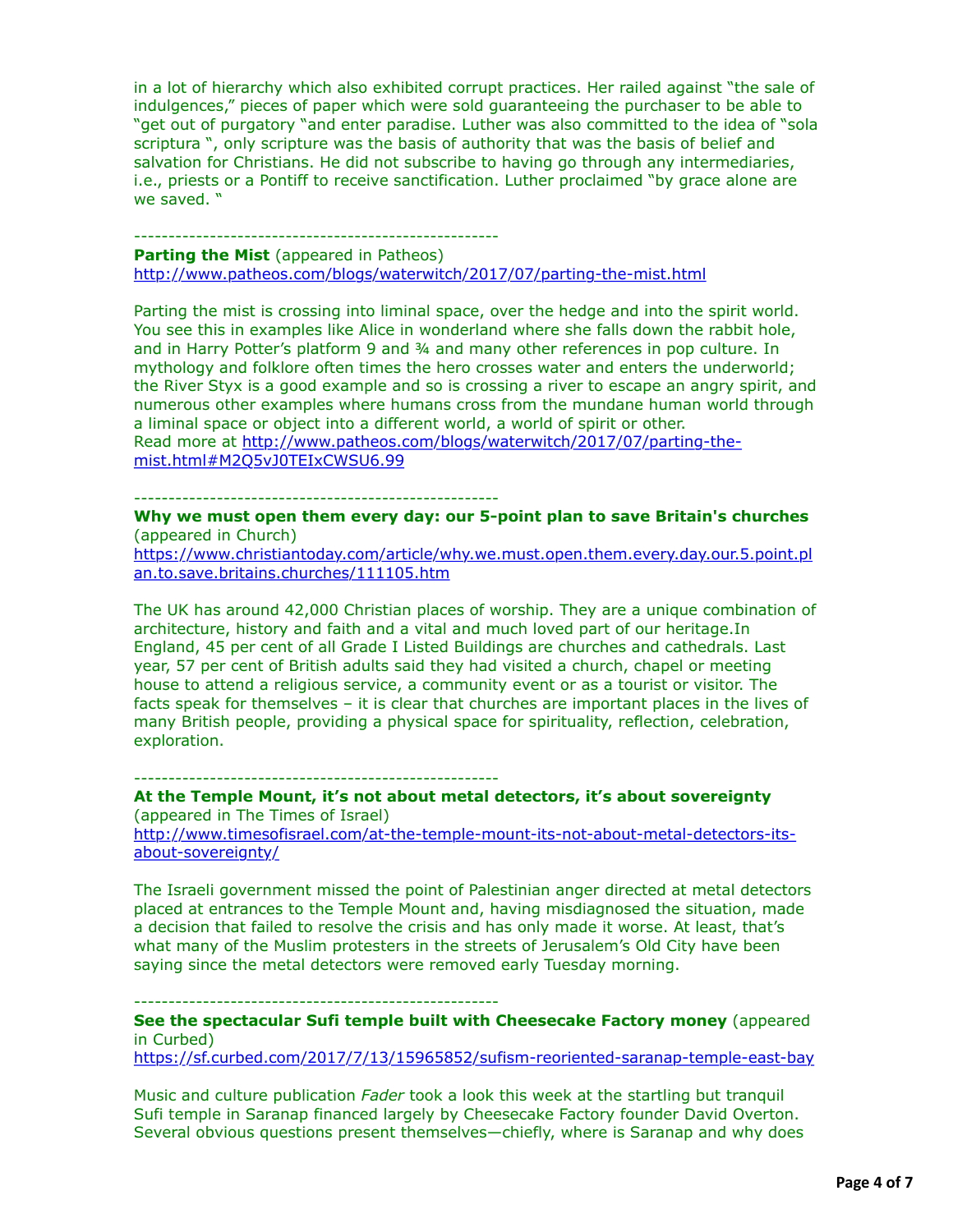it now have a \$20 million Sufi temple?

-----------------------------------------------------

**Developers Are Trying to Build a Pipeline Through a Watershed. These Nuns Built a Chapel in Its Path** (appeared in the Sourners)

[https://sojo.net/articles/developers-are-trying-build-pipeline-through-watershed-these](https://sojo.net/articles/developers-are-trying-build-pipeline-through-watershed-these-nuns-built-chapel-its-path)nuns-built-chapel-its-path

More than 500 people gathered in a hot and dusty Pennsylvania cornfield yesterday afternoon to join the Catholic sisters of the Adorers of the Blood of Christ for the dedication of a new outdoor chapel, built on land about to be seized from them by a corporate developer planning to build a natural gas pipeline.

-----------------------------------------------------

**Sacred Space, University of Miami partner to educate community on wellness** (appeared in the Miami Herald) <http://www.miamiherald.com/living/health-fitness/article160552079.html>

It's a meditation garden. A plant-based restaurant. A culinary academy. And as of late, an educational institution. Sacred Space Miami

<<http://www.miamiherald.com/news/business/article104098286.html>> , a 12,000 square-foot center for healing and well-being, is partnering with the University of Miami's new Osher Center for Integrative Medicine to host a seven-part lecture series on topics like medicinal cannabis, gut health and mindfulness.

#### -----------------------------------------------------

**Chicago Archdiocese opens first cremation garden in a cemetery** (appeared in Chicago Tribune) [http://www.chicagotribune.com/news/ct-archdiocese-cremation-garden-met-20170710-](http://www.chicagotribune.com/news/ct-archdiocese-cremation-garden-met-20170710-story.html)

story.html

Faced with a growing number of Catholics choosing to be cremated when they die, the Roman Catholic Archdiocese of Chicago opened its first cremation garden Monday, at All Saints Cemetery. Sylwestrak, who died last month, and his wife  $-$  who died seven years ago and whose remains have been kept by Thom — on Saturday will become one of the first couples to be buried there.

-----------------------------------------------------

**The colourful reinvention of a 100-year-old US church** (appeared in Stuff) [http://www.stuff.co.nz/life-style/homed/other-spaces/92098666/the-colourful](http://www.stuff.co.nz/life-style/homed/other-spaces/92098666/the-colourful-reinvention-of-a-100yearold-church)reinvention-of-a-100yearold-church

Since the dawn of time, some of the most beautiful art has been found in sacred spaces. In the 6th century, it was the Hagia Sophia; Notre-Dame was finished in the 1300s, and in the 1400s, Michelangelo painted the ceiling of the Sistine Chapel. Recently, as society moves toward a more secular point of view, stunning old churches have been reinvented as trendy homes, condo conversions or for other new purposes. Now, a 113-year-old building in Denver, Colorado, has taken the conjunction of art and worship to a new high.

-----------------------------------------------------

**Roswell, Sacred Shrine of UFO Enthusiasts** (appeared in JSTOR Daily) <https://daily.jstor.org/roswell-sacred-shrine-of-ufo-enthusiasts/>

This month is the 70th anniversary of… *something* in Roswell, New Mexico. Officially, a balloon being tested for the monitoring of Soviet nuclear tests crashed. But curiously, the military's own initial press release said the crash was of a flying disk. A brief UFO craze resulted from the events of the summer of 1947. And there the story ended—until the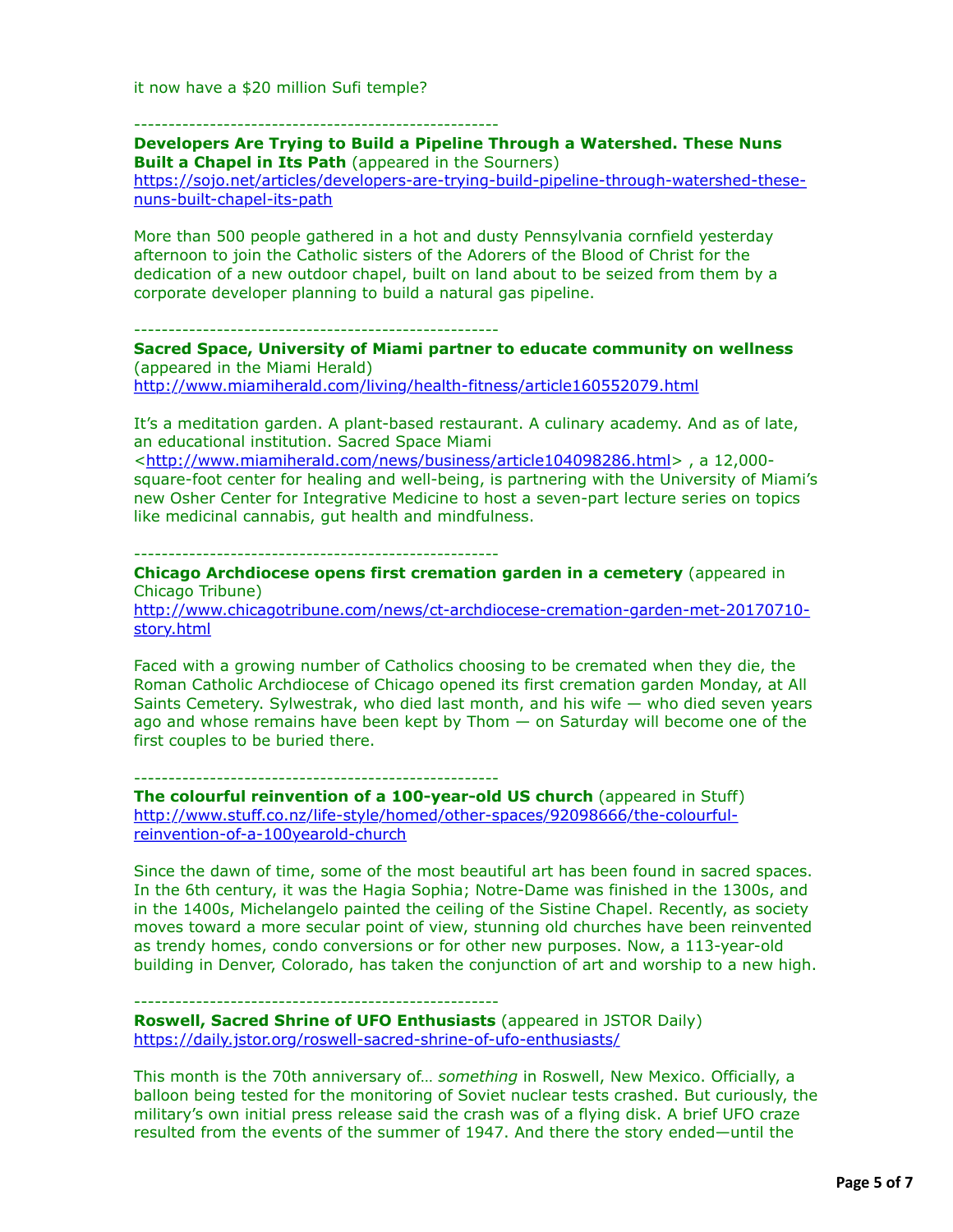late 1970s, when an alternative story began to emerge. It wasn't a balloon after all: it was a spacecraft whose remains, including alien beings, had been kept secret since. Today, "Roswell" usually indicates an inside joke and/or the site of a vast conspiracy. Popular culture has made the town a household synonym for aliens, secrecy, and decades of cover-ups, thanks to *Unsolved Mysteries*, *The X-Files*, *Alien Autopsy*, *Independence Day*, and *Roswell*. Meanwhile, the "Roswell Incident," as it is termed, is marketing gold: Roswell features "aliens" painted onto the globe streetlights, a McDonalds shaped like a flying saucer, and UFO welcome mats for sale at the tourist information center.

#### -----------------------------------------------------

**UNESCO, Bilaam, and the secret of sacred space** (appeared in israel national news) <http://www.israelnationalnews.com/News/News.aspx/232009>

Back from the US, Rabbi Richman is reunited with Yitzchak Reuven for this week's edition of Temple Talk. Our hosts examine the heathen prophet Bilaam's motivation and methodology in his attempt to curse the people of Israel before they enter into the Promised Land. Of course, Bilaam has many politlically-correct disciples today who attempt to curse Israel from various vantage points, acting from similiar motivation and achieving similiar results. Tune into this week's episode of Temple Talk for fascinating and timely Torah teachings and insights into current events.

#### -----------------------------------------------------

**An 'Underworld' Discovered Beneath Mexico's Teotihuacan Ruins** (appeared in Telesur)

[https://www.telesurtv.net/english/news/An-Underworld-Discovered-Beneath-Mexicos-](https://www.telesurtv.net/english/news/An-Underworld-Discovered-Beneath-Mexicos-Teotihuacan-Ruins-20170705-0021.html)Teotihuacan-Ruins-20170705-0021.html

The tunnel reinforces researchers' belief that the theme of life and death was constant throughout the Teotihuacan culture.

The National Institute of Anthropology announced its discovery of a tunnel beneath Mexico's Teotihuacan Temple.

"We are seeing that underneath the great monuments of the archaeological zone there are previous buildings. We have seen it under the pyramids of the Sun and the Feathered Serpent, why not under the Pyramid of the Moon?" lead archaeologist Veronica Ortega stated.

-----------------------------------------------------

**United Church embraces startups as it updates its social mission to engage millennials (**appeared in The Blobe and Mail)

[https://beta.theglobeandmail.com/report-on-business/small-business/startups/united](https://beta.theglobeandmail.com/report-on-business/small-business/startups/united-church-of-canada-fostering-startups-amid-shifting-role-of-religion/article35512698/?ref=http://www.theglobeandmail.com&)church-of-canada-fostering-startups-amid-shifting-role-of-religion/article35512698/? ref=http://www.theglobeandmail.com&

With prime real estate in cities across the country going increasingly unused, the United Church of Canada is testing out the idea of opening sacred space up for incubation. Under the guidance of 35-year-old minister Katherine Selby and entrepreneur coach Peter Miller, St. Andrew's United Church in Markham, Ont., has opened its doors to 12 small business owners and social entrepreneurs. The "hubsters," as they're affectionately known, have 24/7 access to church space to work, meet clients and attend workshops on everything from branding to cybersecurity.

-----------------------------------------------------

**Mountaineers ignore ban to climb sacred native american monument** (appeared in the Independent)